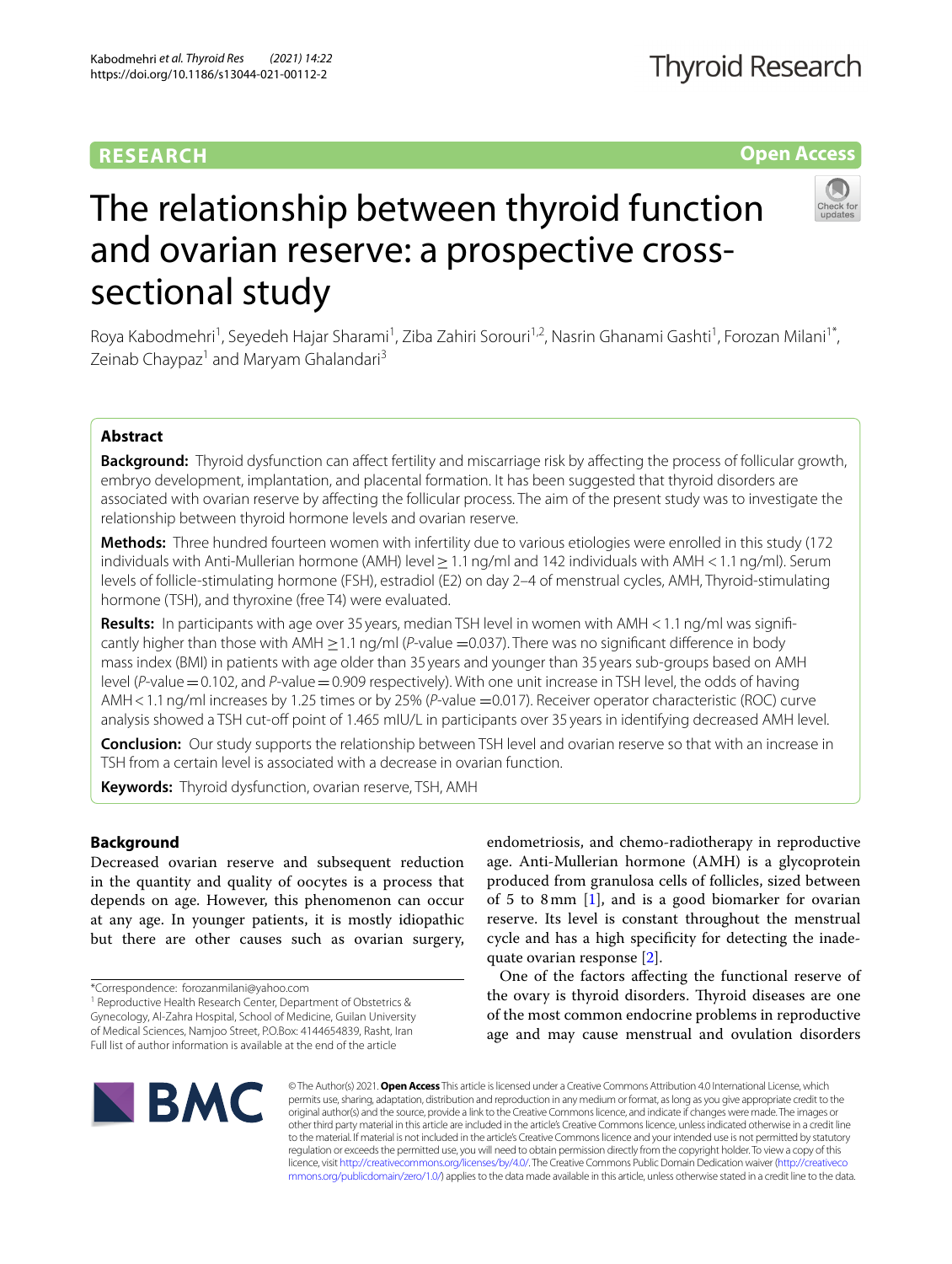and infertility. The prevalence of subclinical and clinical hypothyroidism in women of reproductive age is 4–10 and 0.1–2%, respectively  $[3]$  $[3]$ . The exact mechanism of the efect of thyroid disorders on menstruation and infertility is not precisely understood. Oocytes are surrounded by granulosa cells that are evolving as vital support for oocytes. Studies show that diferent cells in the ovary, including oocytes, granulosa cells, and epithelium express receptors of thyroid hormone. TSH has a synergistic efect with follicle stimulating hormone (FSH) in promoting the proliferation of granulosa cells [[4\]](#page-4-3). On the other hand, studies have shown that thyroid hormones regulate FSH stimulation in follicles and prevent their apoptosis [\[5](#page-4-4)]. In the process of folliculogenesis, thyroid hormones bound to thyroid-binding globulin (TBG) increases with increasing serum estrogen levels, and the result of these phenomena is a decrease in free thyroxin and an increase in TSH level  $[6]$  $[6]$ . Thyroid hormone is also found in follicular fuid. It plays an important role in the process of follicle development [\[5](#page-4-4)] and its dysregulation may impair follicular development.

Thyroid hormone also plays an important role in the process of implantation and early development of the fetus through its efect on the endometrium and placenta, which can be used to regulate the invasion of the extra villus trophoblast by afecting the matrix metalloproteinase  $[7, 8]$  $[7, 8]$  $[7, 8]$ . The expression of thyroid hormone receptors in the ovary and endometrium and its important role in endometrial receptivity, implantation window, placenta, and embryonic tissues has shown [\[4](#page-4-3)]. Studies examining the relationship between thyroid hormone level and ovarian reserve have shown conficting results [[9,](#page-5-0) [10](#page-5-1)]. A number of studies support the association between high serum TSH level and decreased ovarian reserve; also, in euthyroid patients, TSH below 3 mIU/ml has been shown to be associated with better ovarian reserves [[11,](#page-5-2) [12](#page-5-3)]. On the other hand, this association has not been confrmed by other studies [\[13\]](#page-5-4). With increasing age, both ovarian reserve decreases, and thyroid disorders increase, therefor it is possible that there is an association between these two conditions. The aim of the present study was to investigate the relationship between thyroid hormones levels and ovarian reserve.

# **Methods**

The present study is a prospective cross-sectional study that was conducted between 2019 and 2020 in Al-Zahra Hospital after obtaining approval from the Ethics Committee of Guilan University of Medical Sciences (Approval ID: IR.GUMS.REC.1399.541). A total of 314 women with infertility due to various causes (172 individuals with AMH  $\geq$ 1.1 ng/ml and 142 individuals with AMH  $<$  1.1 ng/ml) were included in the study. All women with infertility (not being able to get pregnant after 1 year or longer of unprotected sex) referred to the infertility clinic of Al-Zahra hospital, Rasht, Iran were included in the study. Exclusion criteria were any iatrogenic cause for decreased ovarian reserve such as ovarian surgery, radiotherapy and chemotherapy, endometriosis, history of known thyroid disorders, levothyroxine users, polycystic ovarian syndrome (PCOS), and patients who declined to participate in the study. Informed consent was obtained from all patients before enrollment. All participants had normal serum prolactin levels. The levels of FSH and estradiol (E2) on days 2–4 of the menstrual cycle (Siemens Immulite 2000 xpi Immunoassay System, Germany), AMH (Immunotech Beckman coulter ELISA kit, USA), TSH, and free T4 (Architect Abbott i 2000 SR, USA) were measured. The researcher-made checklist included demographic (age, BMI) and hormonal levels (FSH, luteinizing hormone (LH), AMH, TSH, Free T4, and E2) were recorded. The manufacturer's reference ranges were 0.45–4.5 mIU/L for TSH, and 12–22 pmol/L for free T4. Subclinical hypothyroidism was defned as TSH >4.5 mIU/mL with the free T4 concentration within the reference range. Patients with TSH>4.5 mIU/L and low free T4 were considered as afected by clinical hypothyroidism.

## **Statistical analysis**

The data were analyzed by using the IBM SPSS software (v 21.0. Armonk, NY, USA). The normal distribution of quantitative variables was assessed using the Kolmogorov–Smirnov test. The median and the interquartile range (IQR) were used for analyzing quantitative variables, and numbers and percentages were used for qualitative variables. The relationship between clinical hypothyroidism and subclinical hypothyroidism variables in both AMH groups was analyzed using the Chi-square test and Fisher's exact test. Comparison of hormonal variables in the two groups of participants in the study ( $AMH \geq 1.1$ ng/ml and  $AMH < 1.1$  ng/ml) was analyzed using Mann–Whitney U test. The relationship between AMH and Free T4, FSH, TSH, and E2 was analyzed using the partial correlation test. Then, variables that had a *P*-value of less than 0.2 in the partial correlation test were selected and were analyzed by multiple logistic regression analysis. In addition, we used the receiver operator characteristic (ROC) curve to estimate the cut-of point of TSH in identifying decreased AMH level. The statistical significance level was considered at *P*-value <0.05.

# **Results**

A total of 314 women with infertility due to various causes (172 individuals with AMH  $\geq$  1.1 ng/ml and 142 individuals with  $AMH > 1.1$ ng/ml) were enrolled in this study.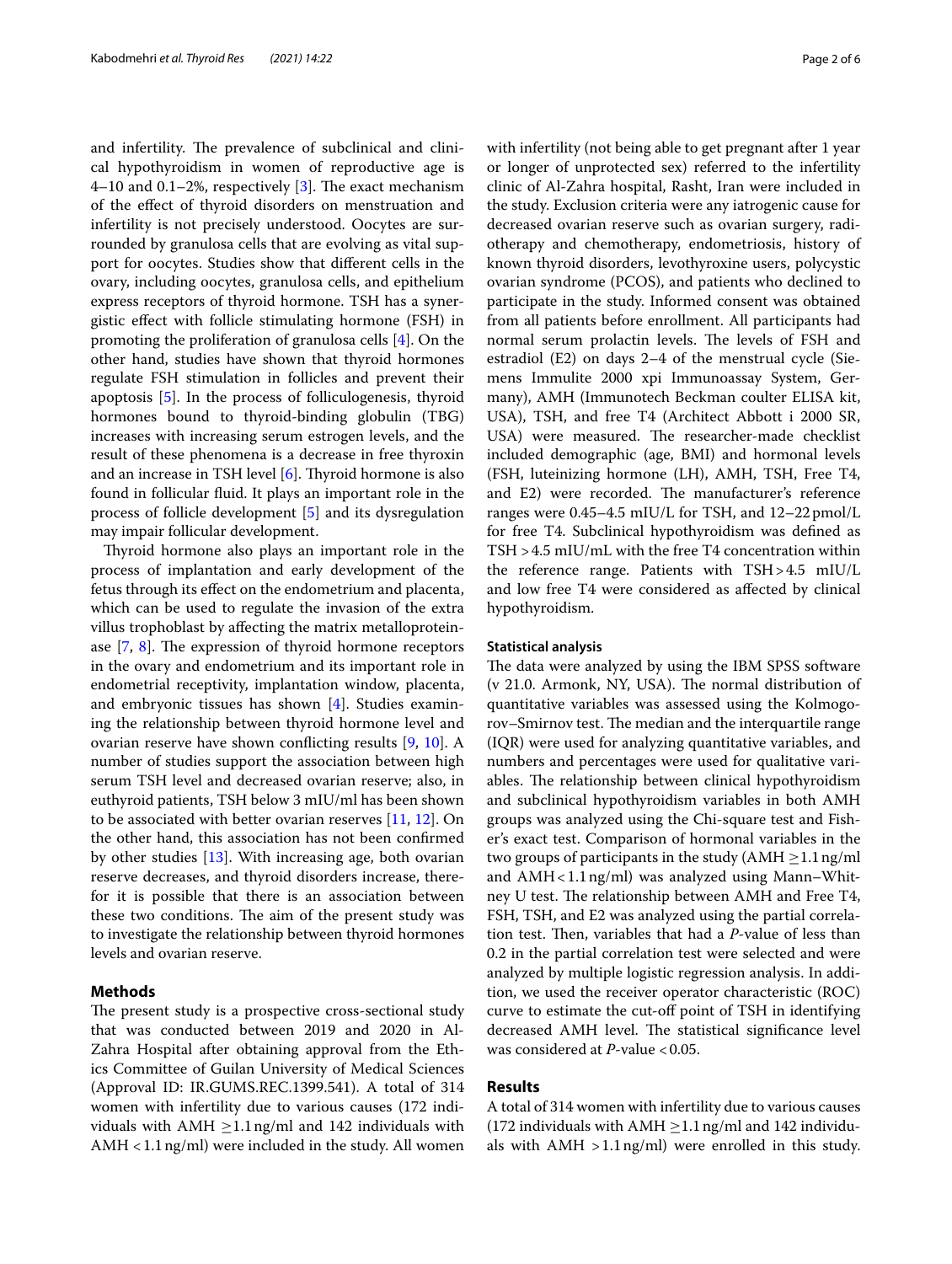Mean age of participants was  $36.66 \pm 6.12$  years. They were divided into two groups: patients with age 35years or older and younger than 35 years. There was no signifcant diference in BMI in patients with age older than 35years and younger than 35years sub-groups based on AMH level (*P*-value = 0.102, and *P*-value = 0.909 respec-tively) (Table [1](#page-2-0)). The number of participants younger than 35years was 124 (49.39%) while the number of participants aged 35years or older was 190 (51.60%). Seventy percent of individuals aged 35years or over and 19.4% of individuals younger than 35 years had  $AMH < 1.1$ ng/ml (*P*-value =0.001). Participants were evaluated for TSH, Free T4, FSH, E2 variables in each age group (Table [1](#page-2-0)). In participants with age over 35years, median TSH level in women with  $\mathrm{AMH} < 1.1\,\mathrm{ng/mL}$  was significantly higher than those with AMH  $\geq$ 1.1ng/ml (*P*-value =0.037). Also, FSH level was signifcantly higher in individuals with  $AMH < 1.1$  ng/ml as compared to those with  $AMH$  $\geq$ 1.1 ng/ml in both the age groups (*P*-value=0.001). Participants with  $AMH < 1.1$  ng/ml and those with  $AMH$  $\geq$ 1.1 ng/ml had similar levels of E2 and Free T4 in both age groups (*p*>0.05) (Table [1](#page-2-0)).

Results showed that despite the higher frequency of clinical hypothyroidism in the group with AMH<1.1ng/ ml in both age groups, this diference was not statistically significant ( $P$ -value>0.05) (Table [1\)](#page-2-0). The partial correlation test was used to examine the relationship between AMH, and Free T4, FSH, TSH, and E2 variables in the whole cohort and the two sub-groups  $(AMH \geq 1.1$ ng/ ml and AMH < 1.1 ng/ml) controlling and eliminating the efect of age (Table [2](#page-3-0)). Results showed signifcant correlation between AMH and FSH in the both groups with AMH < 1.1 ng/ml and AMH  $\geq$  1.1 ng/ml. It indicates that if age is under control and all patients are the same age, FSH is inversely related to AMH in both AMH groups. Also, the partial correlation coefficient's between TSH and FSH in the group with  $AMH \geq 1.1$  ng/ml and group with  $AMH < 1.1$  ng/ml shows that with age control there is a signifcant positive relationship between TSH and FSH in both AMH groups (*P*-value =0.001) (Table [2](#page-3-0)).

In multivariate logistic regression, TSH and age variables were signifcantly associated with low AMH, so that with one unit increase in TSH level, the odds of having  $AMH < 1.1$ ng/ml increases by 1.25 times or by 25%  $(P$ -value  $=0.017)$  (Table [3\)](#page-3-1). Also, with an increase of 1 year in the age of patients, the odds of low AMH under the same conditions of variables increases by 1.296 times or 29.6% (*P*-value <0.001) (Table [3\)](#page-3-1). ROC curve analysis showed that TSH cut-of point of 1.465 mIU/L in participants over 35years had 80.5% sensitivity, 38.6% specifcity, and area under curve  $(AUC) = 0.596$  in identifying decreased AMH level.

# **Discussion**

Both thyroid disorders and decreased ovarian reserve increase with aging. Autoimmune thyroid disorders have also been reported in 10 to 30% of patients with ovarian failure, suggesting thyroid disorders are associated with ovarian reserve  $[14, 15]$  $[14, 15]$  $[14, 15]$  $[14, 15]$  $[14, 15]$ . In the present study, we examined the relationship between TSH and free T4 levels and markers of ovarian reserve, including AMH, E2, and FSH measured on the second day of the menstrual cycle. Seventy percent of the participants aged 35years or older and 19.4% of the participants under the age of 35years

<span id="page-2-0"></span>**Table 1** Clinical characteristics and hormones level in the two sub-groups of participants based on Anti-Mullerian hormone (AMH) levels.

|                            |       | Age $\leq$ 35 years               |                                   |         | Age $>$ 35 years                  |                                      |          |  |
|----------------------------|-------|-----------------------------------|-----------------------------------|---------|-----------------------------------|--------------------------------------|----------|--|
|                            |       | $AMH < 1.1$ ng/ml<br>Median (IQR) | $AMH > 1.1$ ng/ml<br>Median (IQR) | P-value | $AMH < 1.1$ ng/ml<br>Median (IQR) | AMH $\geq$ 1.1 ng/ml<br>Median (IQR) | *P-value |  |
| <b>BMI</b>                 |       | 26.6 (24.96-29.2)                 | 27.0 (24.50-29.77)                | 0.909   | $27.6(25.5 - 30.4)$               | 28.4 (26.68-31.32)                   | 0.102    |  |
| Clinical hypothyroidism    | yes   | 2(66.7%)                          | $1(33.3\%)$                       | 0.096   | 6 (100%)                          | $\Omega$                             | 0.181    |  |
|                            | no    | 22 (18.2%)                        | 99 (81.8%)                        |         | 127 (69%)                         | 57 (31%)                             |          |  |
|                            | total | 24 (19.4%)                        | 100 (80.6%)                       |         | 133 (70%)                         | 57 (30%)                             |          |  |
| Subclinical hypothyroidism | yes   | 2(28.6%)                          | 5(71.4%)                          | 0.525   | 15 (83.3%)                        | 3 (16.7%)                            | 0.194    |  |
|                            | no    | 22 (18.8%)                        | 95 (81.2%)                        |         | 118 (68.6%)                       | 54 (31.4%)                           |          |  |
|                            | total | 24 (19.4%)                        | 100 (80.6%)                       |         | 133 (70%)                         | 57 (30%)                             |          |  |
| TSH (mIU/L)                |       | 1.97 (1.22-3.69)                  | $2.1(1.46-3.2)$                   | 0.09    | $2.3(1.3-3.5)$                    | $1.8(1.8 - 3.25)$                    | 0.03     |  |
| Free T4 (ng/dl)            |       | $8.55(6.75 - 11.42)$              | $8.77(7.51 - 10.15)$              | 0.98    | $8.5(6.5-9.8)$                    | $8.83(7.8 - 10.1)$                   | 0.05     |  |
| FSH (IU/L)                 |       | $9.95(7.92 - 17.55)$              | $5.5(4.1 - 6.8)$                  | 0.0001  | $8.7(5.85 - 11.85)$               | $6.5(4.75 - 7.8)$                    | 0.0001   |  |
| $E2$ (pg/ml)               |       | 39.5 (26.67-70.45)                | 48 (37.2-68.15)                   | 0.12    | 57.1 (33-81.15)                   | 49 (35.6-68.7)                       | 0.29     |  |

\*Mann–Whitney U test

*AMH* Anti-Mullerian hormone, *IQR* Interquartile range, *FSH* Follicle-stimulating hormone, *E2* Estradiol, *TSH* Thyroid stimulating hormone, *Free T4* Thyroxine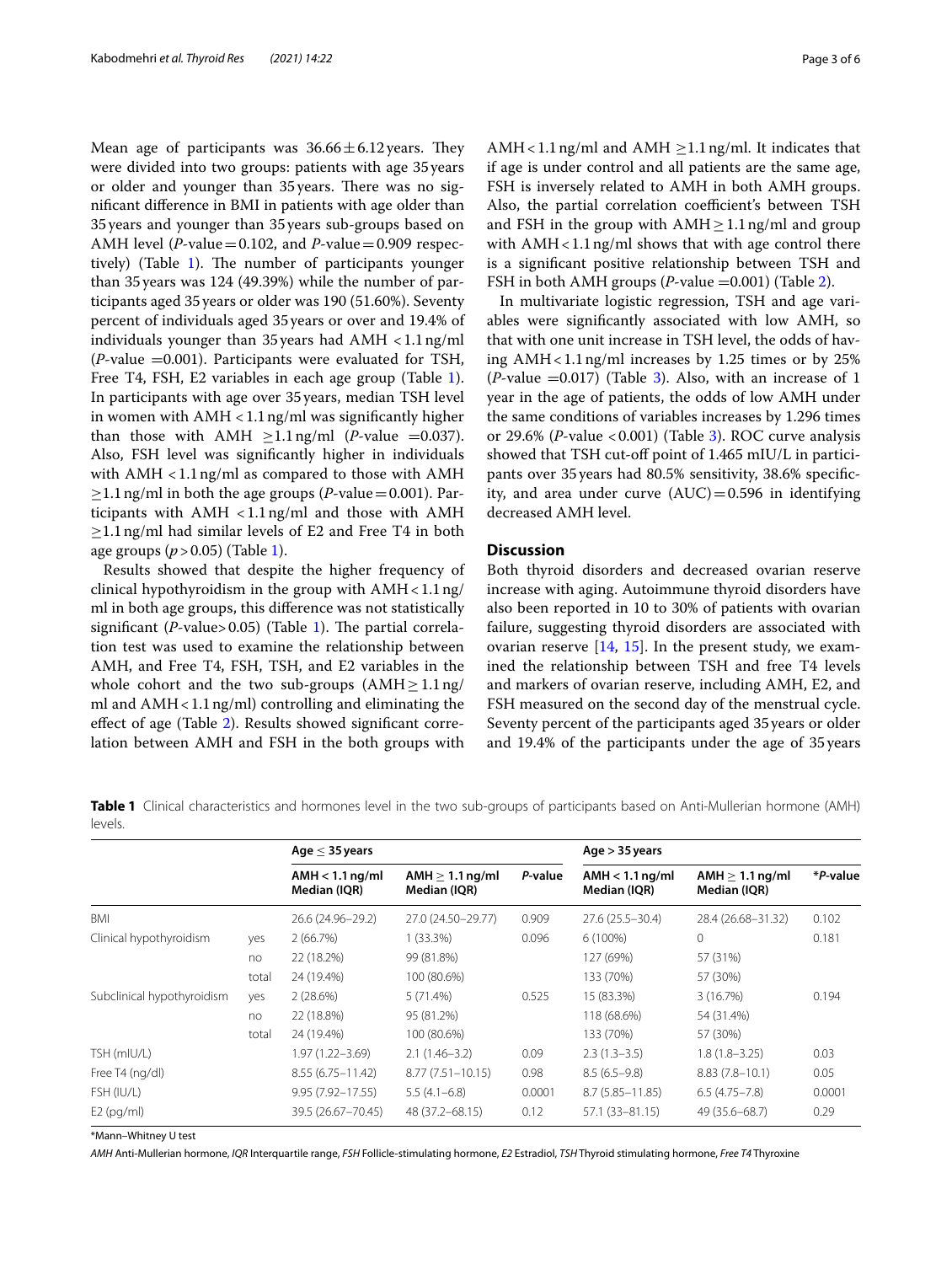| <b>Variables</b>     |                | <b>AMH</b> | <b>FSH</b> | E <sub>2</sub> | <b>TSH</b> | FreeT4 |
|----------------------|----------------|------------|------------|----------------|------------|--------|
| All participants     | AMH            |            |            |                |            |        |
|                      | <b>FSH</b>     | $-0.140*$  |            |                |            |        |
|                      | E <sub>2</sub> | $-0.06$    | $-0.061$   |                |            |        |
|                      | <b>TSH</b>     | $-0.079$   | $0.363**$  | $-0.022$       | 1          |        |
|                      | Free T4        | $-0.009$   | $-0.018$   | 0.006          | $-0.003$   |        |
| $AMH < 1.1$ ng/ml    | AMH            |            |            |                |            |        |
|                      | <b>FSH</b>     | $-0.326**$ |            |                |            |        |
|                      | E <sub>2</sub> | $-0.009$   | $-0.102$   |                |            |        |
|                      | <b>TSH</b>     | $-0.01$    | $0.394**$  | $-0.06$        |            |        |
|                      | Free T4        | $-0.092$   | $-0.015$   | $-0.026$       | 0.011      |        |
| AMH $\geq 1.1$ ng/ml | AMH            |            |            |                |            |        |
|                      | <b>FSH</b>     | $-0.108$   |            |                |            |        |
|                      | E <sub>2</sub> | $-0.054$   | $-0.032$   |                |            |        |
|                      | <b>TSH</b>     | $-0.051$   | 0.077      | 0.019          |            |        |
|                      | Free T4        | 0.044      | $-0.155$   | 0.137          | $-0.077$   |        |

<span id="page-3-0"></span>

| Table 2 The relationship between AMH and Free T4, FSH, TSH, E2 variables in the two sub-groups of participants based on AMH levels |  |
|------------------------------------------------------------------------------------------------------------------------------------|--|
|------------------------------------------------------------------------------------------------------------------------------------|--|

Partial correlation test, \**P*-value<0.05 \*\* *P*-value<0.001

*FSH* Follicle-stimulating hormone (IU/L), *AMH* Anti-Mullerian hormone (ng/ml), *E2* Estradiol (pg/ml), *TSH* Thyroid stimulating hormone (mIU/ml)

<span id="page-3-1"></span>

|  | <b>Table 3</b> Relative impact of demographic and clinical variables on ovarian reserve on regression model (backward model). |  |  |
|--|-------------------------------------------------------------------------------------------------------------------------------|--|--|
|  |                                                                                                                               |  |  |

| <b>Factors affecting</b><br><b>AMH</b> | Regression    | <b>Standard error</b> | (Adjusted Odd | Confidence Interval 95% |             | P-value |
|----------------------------------------|---------------|-----------------------|---------------|-------------------------|-------------|---------|
|                                        | coefficient's |                       | Ratios)       | <b>Lower limit</b>      | Upper limit |         |
| <b>TSH</b>                             | 0.223         | 0.093                 | 1.250         | .500                    | 1.041       | 0.017   |
| Age                                    | 0.259         | 0.030                 | 1.296         | .375                    | .220        | 0.0001  |
| Constant                               | $-10.126$     | 1.195                 | 0.0001        |                         |             | 0.0001  |

Multivariate logistic regression

had AMH  $\langle 1.1 \text{ ng/ml}$  (*P*-value  $\langle 0.001 \rangle$ . This finding is in line with other studies showing that aging is associated with a decrease in the quality and quantity of ovarian function [[16–](#page-5-7)[19](#page-5-8)]. It has been reported that ovarian reserve depletion and its acceleration occur at the age of 37.5years [\[20](#page-5-9)]. Surprisingly, 19.4% of women aged less than 35 years in our study had AMH level < 1.1 ng/ml. This may be due to the selection of participants among infertile women. The present study showed higher FSH levels in participants with  $AMH < 1.1$ ng/ml in both age groups ( $P$ -value=0.001). This result is consistent with other studies that showed a negative relationship between AMH and FSH, and it has been suggested that reduced ovarian function causes changes in both quantity and quality of ovarian factors (inhibin) and FSH is increased through the feedback system [[21\]](#page-5-10). Our results demonstrated that, in participants aged 35years or older median TSH was higher in participants with  $AMH < 1.1$ ng/ ml as compared to those with  $AMH \geq 1.1$ ng/ml  $(P$ -value = 0.037). In contrast, in younger participants below the age of 35 years, we were unable to demonstrate signifcantly diferent TSH level between the participants with AMH <1.1ng/ml and those with AMH  $\geq$ 1.1ng/ ml ( $P$ -value=0.09). Our findings were based on a single TSH measurement, and the failure to achieve statistically signifcant results on the relationship between TSH and ovarian reserve in younger participants can be due to physiological variability of TSH concentrations. According to our multiple logistic regression analysis (backward method), only the TSH and age remained signifcantly associated with AMH, so that with an increase of one unit in TSH values, the odds of patients being in the low AMH group at the same age increases 1.25 times or by 25% (*P*-value = .017). Also, with an increase of one unit in the age of patients, the chance of patients being in the low AMH group under the same conditions of TSH level increases 1.296 times or increases by 29.6% (*P*-value <.001). Our ROC curve analysis showed that a TSH cutof point of 1.465 mIU/L in participants over 35years predicted decreased AMH level with 80.5% sensitivity, 38.6% specificity, and  $AUC = 0.596$ .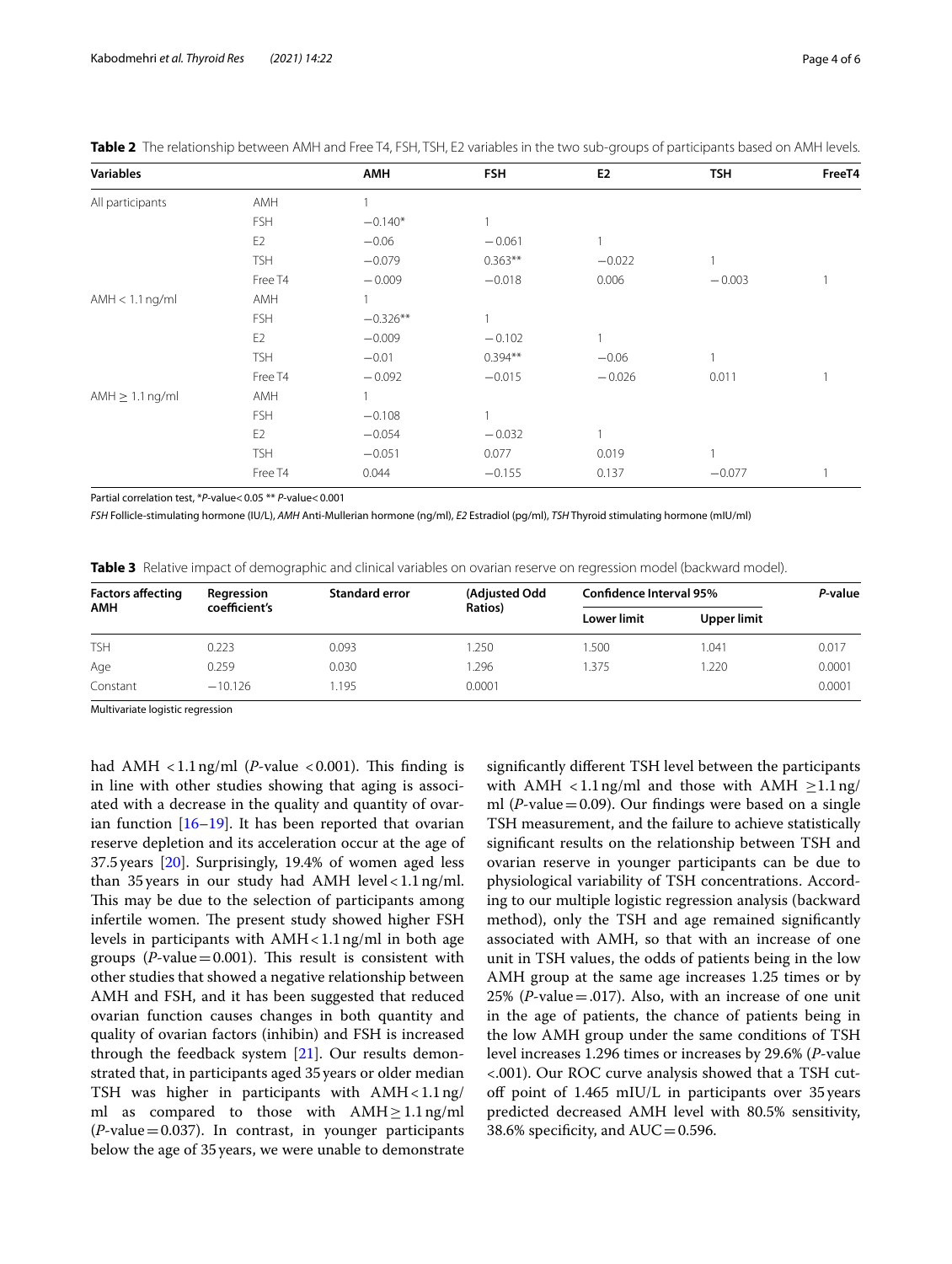Our fnding contradicts a number of other studies [\[9](#page-5-0), [10](#page-5-1), [15\]](#page-5-6). In 2015 a cross-sectional analytical study [[22\]](#page-5-11) that was conducted in a large cohort population, all three groups of patients with normal, low, and high ovarian response were included. They found no relationship between thyroid hormone level and AMH level and their results were replicated by several other studies [\[13](#page-5-4), [22–](#page-5-11)[24](#page-5-12)]. However, most of these have been retrospective studies. Several studies have supported the relationship between TSH and AMH levels and have suggested that even in euthyroid patients, serum TSH levels less than 3 mIU/ml are associated with better ovarian function and if TSH is higher than this cut-of point, they recommended levothyroxine treatment [[11,](#page-5-2) [25\]](#page-5-13). On the contrary, in Kuroda et al.  $(2018)$  study  $[26]$  $[26]$ , treatment with levothyroxine failed to change ovarian reserve in clinical and subclinical hypothyroidism even though AMH level was signifcantly increased in patients with Hashimoto thyroiditis. Michalakis et al. (2011) have shown an association between TSH level and ovarian reserve, and in 18% of patients with low ovarian reserve, TSH levels were higher than  $4 \mu$ IU/mL [\[9\]](#page-5-0).

The strengths of our study include the prospective study design, the ability to select patients correctly, performing biochemical tests in a single laboratory and the assessment of several ovarian reserve markers. Also, we adjusted several factors that may afect ovarian reserve. Limitations of our study include the inability to evaluate anti-thyroid antibodies and the small sample size. However, it has been previously demonstrated that even after adjustment for thyroid autoimmunity and age, TSH <3.0μIU/mL in euthyroid patients with infertility have signifcantly higher AMH level than as compared to those with TSH  $\geq$ 3.0µIU/mL 14 [\[11](#page-5-2)]. Another limitation of the study was the selection of participants from infertile women population. Also, levothyroxine treatment followed by a re-evaluation of the ovarian reserve was not performed in this study.

## **Conclusion**

Our study supports the inverse relationship between thyroid-stimulating hormone and ovarian reserve, and an increase in TSH from a cut-off point of 1.465 mIU/L in participants over 35, is associated with a decrease in ovarian function. Larger prospective studies are needed to confrm these fndings.

#### **Acknowledgements**

The authors would like to thank the members of the Reproductive Health Research Center of Guilan University of Medical Sciences for their continual support.

### **Authors' contributions**

S.H.Sh., R.K., F.M., Z.Z.S. contributed to conception and study design, data collection; N.G.G., and Z.Ch. drafted the manuscript, which was revised by R.K.; M.Gh., performed statistical analysis; all authors read and approved the fnal manuscript.

## **Funding**

This work was supported by Guilan University of Medical Sciences.

#### **Availability of data and materials**

Not applicable.

## **Declarations**

#### **Ethics approval and consent to participate**

Approval was obtained from the Ethics Committee of Guilan University of Medical Sciences (Approval ID: IR.GUMS.REC.1399.541) and informed consent was obtained from all patients before enrollment.

#### **Consent for publication**

Not applicable.

## **Competing interests**

There was no confict of interest.

#### **Author details**

<sup>1</sup> Reproductive Health Research Center, Department of Obstetrics & Gynecology, Al-Zahra Hospital, School of Medicine, Guilan University of Medical Sciences, Namjoo Street, P.O.Box: 4144654839, Rasht, Iran. <sup>2</sup>Mehr Fertility Research Center, Guilan University of Medical Sciences, Rasht, Iran. <sup>3</sup>Vice-Chancellorship of Research and Technology, Guilan University of Medical Science, Rasht, Iran.

## Received: 5 July 2021 Accepted: 19 September 2021 Published online: 01 October 2021

#### **References**

- <span id="page-4-0"></span>1. Jeppesen JV, Anderson RA, Kelsey TW, Christiansen SL, Kristensen SG, Jayaprakasan K, et al. Which follicles make the most anti-Müllerian hormone in humans? Evidence for an abrupt decline in AMH production at the time of follicle selection. MHR Basic Sci Reprod Med. 2013;19(8):519–27.
- <span id="page-4-1"></span>2. Morin SJ, Patounakis G, Juneau CR, Neal SA, Scott RT Jr, Seli E. Diminished ovarian reserve and poor response to stimulation in patients<38 years old: a quantitative but not qualitative reduction in performance. Hum Reprod. 2018;33(8):1489–98.
- <span id="page-4-2"></span>3. Aoki Y, Belin RM, Clickner R, Jefries R, Phillips L, Mahafey KR. Serum TSH and total T4 in the United States population and their association with participant characteristics: National Health and Nutrition Examination Survey (NHANES 1999–2002). Thyroid. 2007;17(12):1211–23.
- <span id="page-4-3"></span>4. Vissenberg R, Manders VD, Mastenbroek S, Fliers E, Afnk GB, Ris-Stalpers C, et al. Pathophysiological aspects of thyroid hormone disorders/thyroid peroxidase autoantibodies and reproduction. Hum Reprod Update. 2015;21(3):378–87.
- <span id="page-4-4"></span>5. Zhang C, Wang X, Wang Z, Niu W, Zhu B, Xia G. Efect of diferent culture systems and 3, 5, 3′-triiodothyronine/follicle-stimulating hormone on preantral follicle development in mice. PLoS One. 2013;8(4):e61947.
- <span id="page-4-5"></span>6. Stuckey BGA, Yeap D, Turner SR. Thyroxine replacement during superovulation for in vitro fertilization: a potential gap in management? Fertil Steril. 2010;93(7):2414–e1.
- <span id="page-4-6"></span>7. Colicchia M, Campagnolo L, Baldini E, Ulisse S, Valensise H, Moretti C. Molecular basis of thyrotropin and thyroid hormone action during implantation and early development. Hum Reprod Update. 2014;20(6):884–904.
- <span id="page-4-7"></span>8. Oki N, Matsuo H, Nakago S, Murakoshi H, Laoag-Fernandez JB, Maruo T. Efects of 3, 5, 3′-triiodothyronine on the invasive potential and the expression of integrins and matrix metalloproteinases in cultured early placental extravillous trophoblasts. J Clin Endocrinol Metab. 2004;89(10):5213–21.